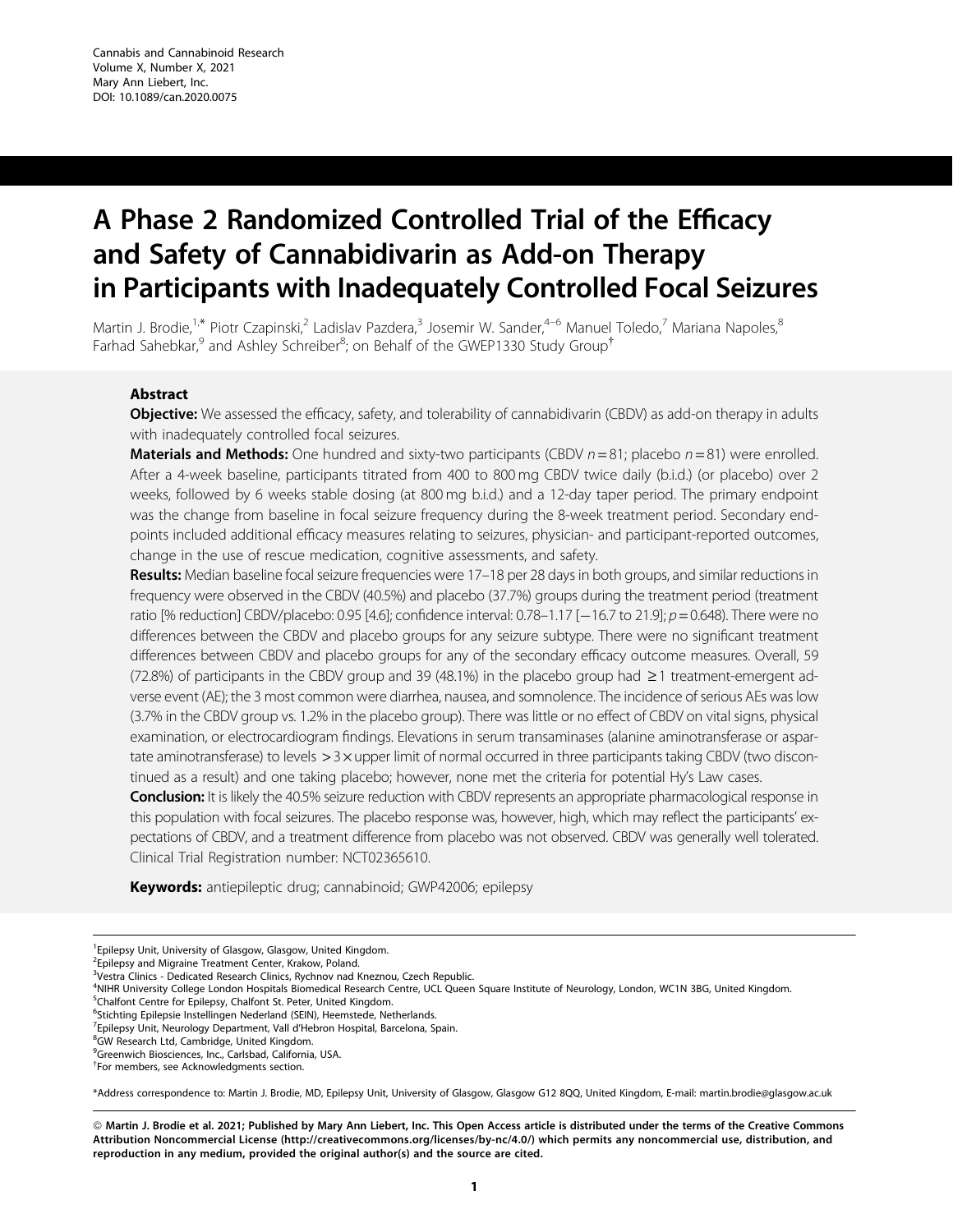# Introduction

Cannabidivarin (CBDV) is a phytocannabinoid derived from the Cannabis sativa L. plant, $^1$  which is currently being developed for the treatment of several conditions, including epilepsy. CBDV lacks appreciable affinity and activity at the human cannabinoid receptor,  $CB<sub>1</sub>$ , responsible for the euphoric effects associated with cannabis use.<sup>2</sup> CBDV has been shown to reduce epileptiform activity in vitro,<sup>3</sup> and to exert anticonvulsant effects in a broad range of seizure models in vivo, without significantly affecting normal motor function.<sup>2,4</sup> CBDV was also found to ameliorate the induction of neuronal degeneration in seizure models in immature rats, suggesting potential therapeutic value.<sup>4</sup> A role has been suggested for the transient receptor potential vanilloid receptor 1 in CBDVs anticonvulsant effects.<sup>4</sup>

To date, there have been limited clinical data on CBDV. Before this trial, the effect of concomitant antiseizure medications (ASMs) on the safety and pharmacokinetics of CBDV (after 2 weeks dosing at 400 mg twice daily [b.i.d.]) was assessed. This was done to assess potential for drug interactions with available ASMs. No potential interactions were found, and CBDV had an acceptable safety profile (NCT02369471, data on file).

The current trial aimed to evaluate the efficacy and safety of CBDV administered concomitantly with other ASMs, compared with placebo, to treat focal seizures.

## Materials and Methods

## Participants

Eligible participants were adults aged between 18 and 65 years (inclusive) with a documented history of focal epilepsy (documented by compatible electroencephalogram and clinical history). Eligible participants had seizures despite prior treatment with at least two ASMs and were receiving one to three concomitant ASMs. They were required to have experienced  $\geq 1$  weekly seizure during the 28 days preceding screening and 1 weekly seizure during the 28-day baseline. Countable seizures included the following: focal motor seizures without impairment of consciousness or awareness, focal seizures with impairment of consciousness or awareness, and focal seizures evolving to bilateral convulsive seizures. All medications or interventions for epilepsy had to be stable for 4 weeks before screening and throughout the trial. More detailed inclusion criteria can be found in Supplementary Data.

## Trial design

This phase 2 randomized, double-blind, placebocontrolled trial was conducted between March 2016 and September 2017. It included 34 trial sites (5 in the Czech Republic, 7 in Hungary, 1 in Italy [no participants screened], 12 in Poland, 4 in Spain, and 5 in the United Kingdom).

Participants were randomized 1:1 to receive CBDV or placebo. There was a 4-week baseline period, a 2 week dose escalation period in which participants received 400 mg CBDV b.i.d. for 7 days (or placebo equivalent), then 600 mg CBDV b.i.d. for 7 days (or placebo equivalent). This was followed by a 6-week stable treatment period at the target dose of 800 mg b.i.d. (or placebo equivalent) and a 12-day taper period. Individual dose escalation was subject to the investigator assessment of safety and tolerability. Participants were required to attend eight trial visits (screening  $[days -28$  to 3], randomization [day 1], during treatment [days  $8 \pm 3$ ,  $15 \pm 3$ ,  $29 \pm 3$ , and  $43 \pm 3$ , end of treatment [day  $57 \pm 3$ ], and end of taper [day  $69 \pm 3$ ]), with a follow-up call 4 weeks  $(\pm 3$  days) after the last dose.

CBDV and placebo were oral solutions containing 50 mg/mL CBDV and excipients or excipients only (placebo). Participants were instructed to fast for at least 2 h before taking the trial compounds and for 30 min afterward.

## Randomization and blinding

Randomization occurred before treatment administration on day 1. Allocation to each treatment group was conducted through an interactive voice/web response system, according to a randomization schedule produced by an independent statistician. The randomization schedule was held centrally and not divulged to any other person involved in the trial until the database was locked and unblinding authorized by the relevant sponsor personnel. Investigators, participants, and the sponsor were blinded to the treatment allocation.

#### Outcome measures

The primary objective was to evaluate the efficacy of CBDV by measuring the change from 4-week baseline in focal seizure frequency during the 8-week treatment period for those taking CBDV compared with placebo. Secondary objectives were to evaluate the effects of CBDV compared with placebo on other measures of efficacy, including summary of treatment responders, proportion of participants with reductions in focal seizure frequency  $[>0\%$  and  $\leq 25\%$ ,  $> 25\%$  and  $\leq 50\%$ ,  $> 50\%$  and  $\leq 75\%$ , and  $> 75\%$  and  $\leq 100\%$ , change in seizure subtype frequency, change in composite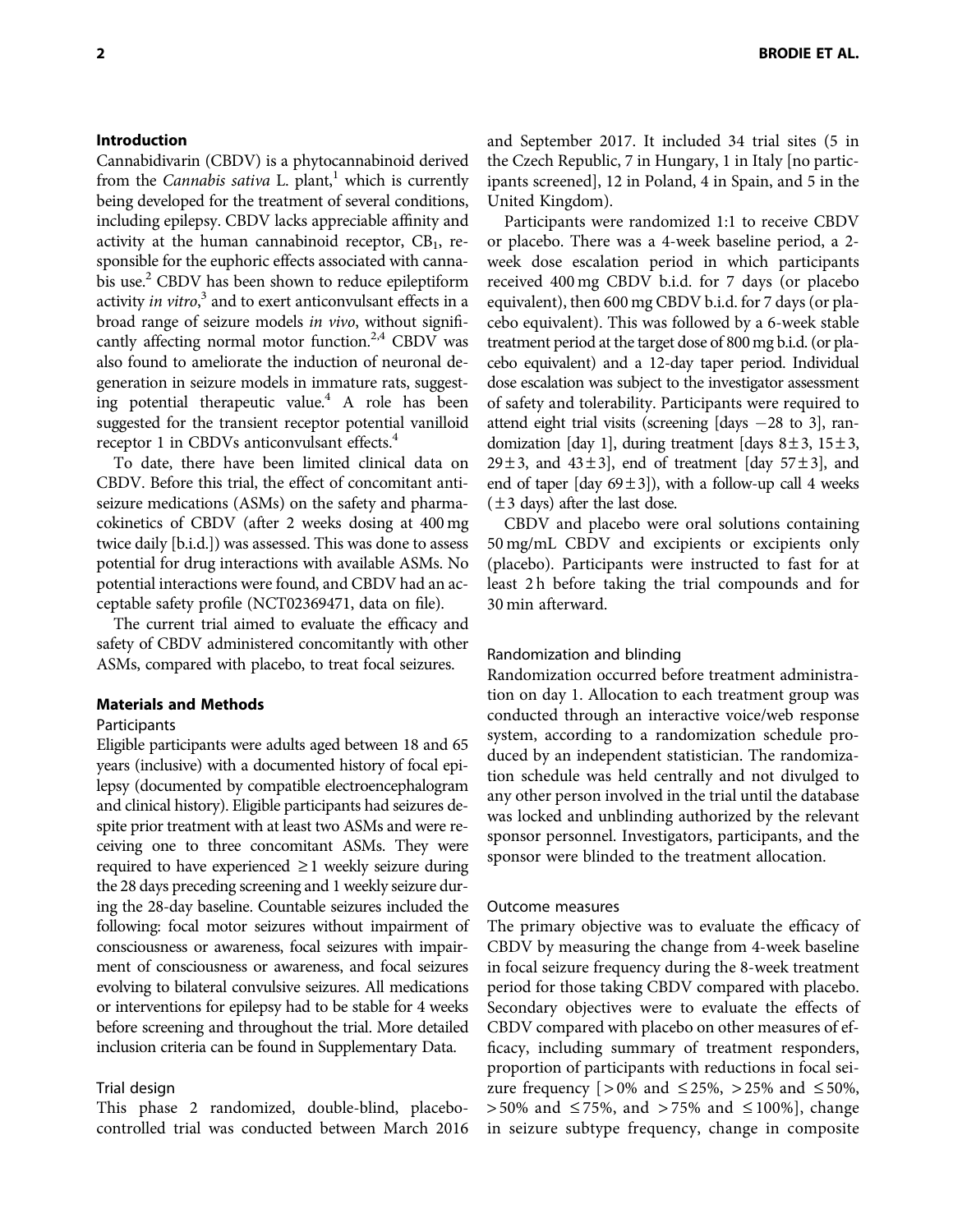seizure score (the weighted sum of seizure subtypes, where weights were the severity of seizure subtypes— Type 1 seizures [least severe] were graded as "1," Type 2 seizures as "2," and Type 3 seizures [most severe] as "3"; see trial procedures for seizure type definition), change in number of focal seizure free days, change in rescue medication use, Physician Global Impression of Change (PGIC), and Subject Global Impression of Change (SGIC). Safety was monitored through adverse event (AE) recording, clinical laboratory tests, vital signs, physical examination, urinalysis, and 12-lead electrocardiograms (ECGs). Suicidal behavior and ideation were monitored using the Columbia Suicide Severity Rating Scale, $5$  and withdrawal symptoms were monitored using the cannabis withdrawal scale at randomization (day 1), the end of treatment, 1 day after the last dose, and 7, 14, 21, and 28 days after the last dose of CBDV. $<sup>6</sup>$  Finally,</sup> to investigate cognitive function at the start and end of treatment, the Trail Making Test (Halstead-Reitan), Lafayette Grooved Pegboard, and Symbol Digit Modalities Test were employed.

## Trial procedures

Safety was monitored throughout the trial, using the parameters above.

Participants recorded seizure data in a diary throughout the trial. Seizures were classified into four categories: Type 1: focal seizures, which did not impair consciousness or awareness and had a motor component; Type 2: focal seizures, which impaired consciousness or awareness; Type 3: focal seizures, which evolved to bilateral convulsive seizures; and Type 4: other (seizures other than those listed above, i.e., focal seizures without impairment of consciousness or awareness and without an observable motor component). Seizure data were used for analysis of the primary (Types 1–3) and several secondary endpoints. An independent committee of experts from the Epilepsy Study Consortium reviewed the individuals' documented seizure history and subtype classification.

At the end of treatment (day 57), the PGIC and SGIC were administered. Both are 7-point Likert scales with markers from "very much improved" to "very much worse.'' Physicians were asked to assess changes in the participants' general functional abilities since starting treatment, and participants were asked to rate their overall condition since starting treatment. Before starting treatment (day 1), participants wrote a brief description of their overall condition as a memory aid for completion of the SGIC at treatment end.

A cognitive assessment battery to assess coordination, attention, and visual-spatial integration was performed at the start and end of treatment (days 1 and 57), including Trail Making Test (Halstead-Reitan), Lafayette Grooved Pegboard, and Symbol Digit Modalities Test.

#### Statistical analysis

The trial intended to enroll 140 adults randomized in a 1:1 ratio to receive CBDV or placebo (70 per group). It was assumed that those in the placebo group would experience a mean reduction in focal seizure frequency of 15% (from baseline), meaning a sample size of 70 per group would allow detection of a difference of 35% between treatments. This was based on a standard deviation (SD) of 63%, using a 2-sided 5% significance level and 90% power.

There were two analysis sets for the reported trial data: intention to treat (ITT) and safety. Both included all participants who received at least one dose of CBDV or placebo. Efficacy endpoints were described and compared by group. All statistical analysis was 2-tailed and carried out at the 5% level of significance. The primary outcome variable for the determination of efficacy was the change from baseline in focal seizure frequency per 28 days during the 8-week treatment period. Data were analyzed using percentage change from baseline, if found to be normally distributed; however, due to non-normality of the seizure data, negative binomial regression analyses were conducted, where treatment ratios < 1 indicate a difference in favor of CBDV. Safety data were summarized using appropriate summary statistics.

### Compliance with ethical standards

This trial was conducted in accordance with International Council for Harmonisation Good Clinical Practice guidelines and ethical principles that have their origin in the Declaration of Helsinki. The protocol was approved by all relevant local Ethics Committee, and all participants provided written informed consent. The trial is registered on the clinicaltrials.gov website.

## Results

## Disposition of participants

A total of 162 participants were randomized to receive CBDV  $(n=81)$  or placebo  $(n=81)$ , and were included in the ITT and safety analysis sets. Participant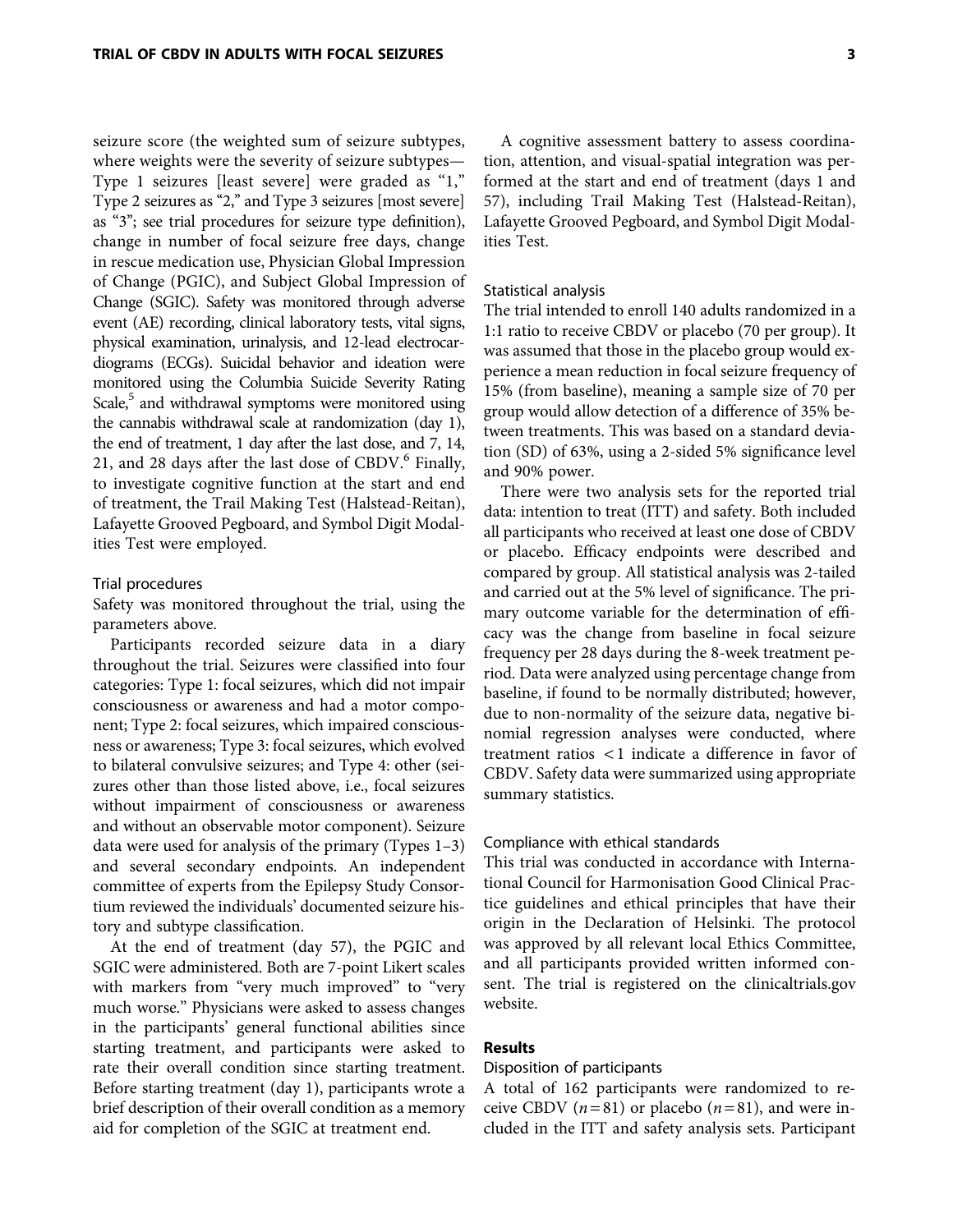

disposition is summarized in Figure 1. In the CBDV group, 16 (20%) participants withdrew early from the trial; 9 (11%) due to AEs, 5 (6%) withdrew consent, 1 (1%) due to a protocol deviation, and 1 (1%) experienced elevated liver enzymes so was withdrawn by the investigator. In the placebo group, 4 (5%) withdrew early from the trial; 1 (1%) due to an AE, 2 (2%) withdrew consent, and 1 (1%) due to a protocol deviation.

Demographics are summarized in Table 1 and were similar between the two groups. The median number of prior ASMs was similar between treatment groups (4 for CBDV and 5 for placebo), and the median number of concomitant ASMs taken during the trial was 3 in both treatment groups. The most common concomitant ASMs taken were levetiracetam (43% CBDV vs. 48% placebo), lamotrigine (42% vs. 43%), valproic acid (40% vs. 33%), lacosamide (28% vs. 32%), and carbamazepine (25% vs. 31%). Six (7%) participants randomized to CBDV and five (6%) randomized to placebo had an active vagus nerve stimulator in situ throughout the trial.

The median number of seizures during baseline per 28 days was 18.1 in the CBDV group versus 17.0 in the placebo group. Overall, the mean time since onset of

#### Table 1. Demographics and Characteristics (Safety Analysis Set)

|                            | CBDV $(N=81)$         | Placebo $(N=81)$     |
|----------------------------|-----------------------|----------------------|
| Sex                        |                       |                      |
| Male, $N$ $(\%)$           | 34 (42)               | 38 (47)              |
| Female, N (%)              | 47 (58)               | 43 (53)              |
| Race                       |                       |                      |
| White/Caucasian, N (%)     | 80 (99)               | 81 (100)             |
| Asian, $N$ $(\%)$          | 1(1)                  | 0                    |
| Age (years), mean (SD)     | 36.0(11)              | 36.1(13)             |
| Weight (kg), mean (SD)     | 69.7 (17)             | 73.8 (19)            |
| Country                    |                       |                      |
| Czech Republic, N (%)      | 10(12)                | 13 (16)              |
| Hungary, N (%)             | 13 (16)               | 11 (14)              |
| Poland, $N$ $(\%)$         | 50 (62)               | 48 (59)              |
| Spain, $N$ $(\%)$          | 4(5)                  | 4(5)                 |
| United Kingdom, N (%)      | 4 (5)                 | 5(6)                 |
| Baseline focal seizure     | 38.7 (54)             | 41.7 (74)            |
| frequency, mean (SD)       |                       |                      |
| Baseline seizure frequency |                       |                      |
| Type 1, mean $(SD)^a$      | $33.5(64)$ $[N = 34]$ | $25.5(35)$ $[N=42]$  |
| Type 2, mean $(SD)^a$      | 23.8 (30) $[N=66]$    | 30.9 $(72)$ $[N=62]$ |
| Type 3, mean $(SD)^a$      | 11.0 (12) $[N=38]$    | $12.9(25)$ $[N=30]$  |
| Type 4, mean $(SD)^a$      | 16.5 (36) $[N=9]$     | $8.1(19)$ [N = 10]   |
|                            |                       |                      |

<sup>a</sup>Type 1: focal seizures, which did not impair consciousness or awareness and had a motor component; Type 2: focal seizures, which impaired consciousness or awareness; Type 3: focal seizures, which evolved to bilateral convulsive seizures; and Type 4: other (seizures other than those listed above, that is, focal seizures without impairment of consciousness or awareness and without an observable motor component).

CBDV, cannabidivarin; N, number of participants; SD, standard deviation.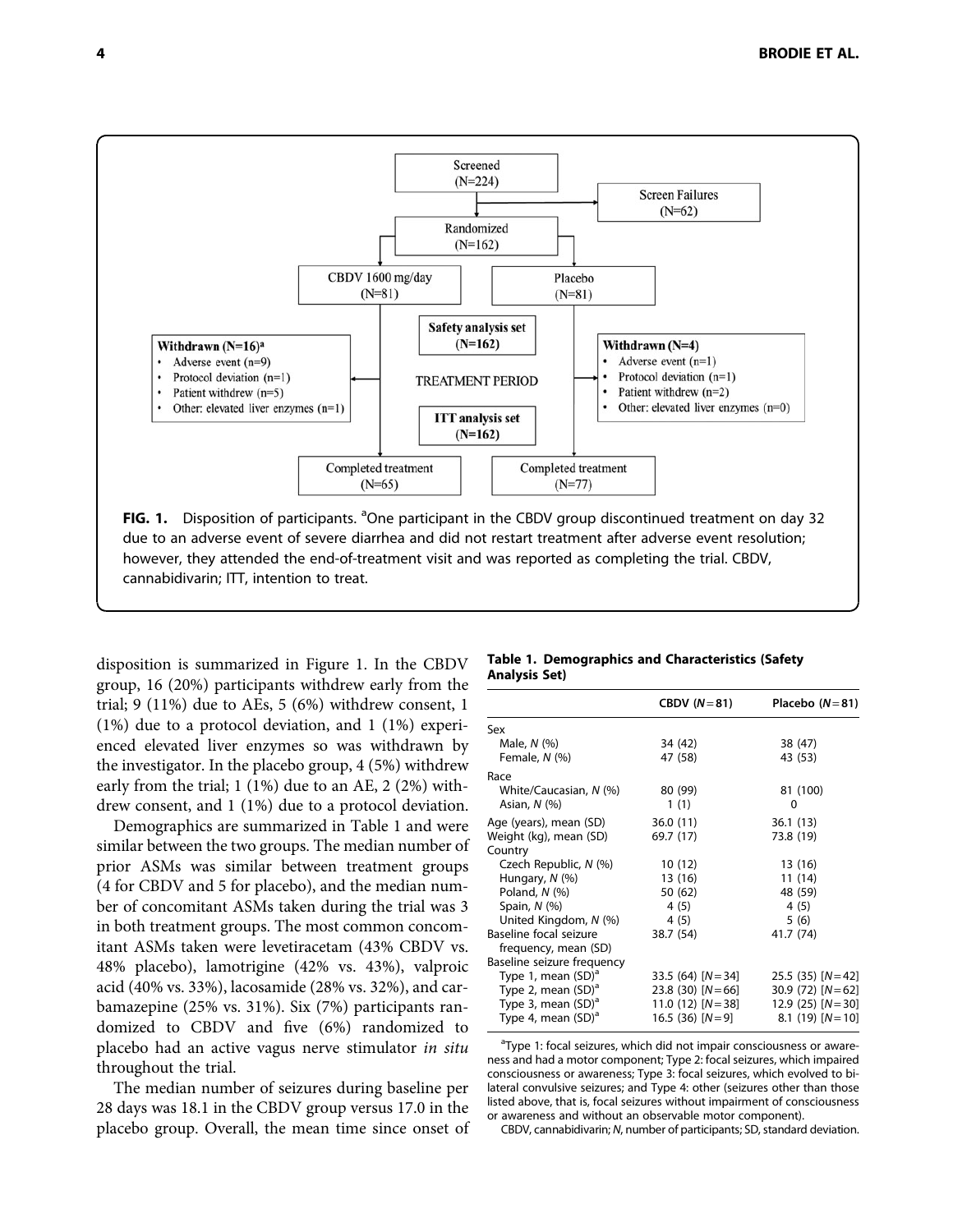seizures was 21.5 years (SD: 10.8) in the CBDV group and 20.9 years (SD: 12.1 years) in the placebo group. The number of participants with each type of focal seizure at baseline (Types 1–4) is presented in Table 1, alongside total seizure frequency by type at baseline. Thirteen participants had previously experienced status epilepticus; the mean time since last episode was 12.5 years; 17.1 years (range: 1.1–41.5 years) in the CBDV group; and 9.6 years (range: 1.1–26.5 years) in the placebo group.

#### Drug exposure

The mean number of dosing days reported during the treatment period was 49.3 days in the CBDV group and 54.5 days in the placebo group. In both treatment groups, the median number of dosing days during the treatment period was 57.0 days. The mean modal daily CBDV dose during the treatment period was 1480 mg/day.

#### Safety

A summary of treatment-emergent adverse events (TEAEs) is presented in Table 2. Most AEs were mild (26% CBDV; 30% placebo) or moderate (40% CBDV; 12% placebo) in intensity. The most common AE leading to treatment discontinuation was diarrhea, reported by 4 (5%) participants taking CBDV (vs. none taking placebo); all recovered. Three (4%) participants taking CBDV discontinued treatment due to a maculopapular rash; all recovered. All other AEs leading to treatment discontinuation were reported by  $\leq 1$  participant per group.

Table 2. Summary of Treatment-Emergent Adverse Events

|                                                                 |                         | CBDV $N=81$ Placebo $N=81$ |  |  |
|-----------------------------------------------------------------|-------------------------|----------------------------|--|--|
|                                                                 | No. of participants (%) |                            |  |  |
| <b>TEAE</b>                                                     |                         |                            |  |  |
| <b>All TEAEs</b>                                                | 59 (73)                 | 39 (48)                    |  |  |
| TEAEs leading to treatment cessation                            | 11 (14)                 | 2(3)                       |  |  |
| Serious TEAEs                                                   | 3 (4)                   | 1(1)                       |  |  |
| Mild TEAEs                                                      | 21 (26)                 | 24 (30)                    |  |  |
| Moderate TEAEs                                                  | 32 (40)                 | 10(12)                     |  |  |
| Severe TFAFs                                                    | 6(7)                    | 5(6)                       |  |  |
| TEAEs reported by $>5\%$ participants in either treatment group |                         |                            |  |  |
| Diarrhea                                                        | 20 (25)                 | 6(7)                       |  |  |
| Nausea                                                          | 8 (10)                  | 8(10)                      |  |  |
| Abdominal pain upper                                            | 5 (6)                   | 1(1)                       |  |  |
| Somnolence                                                      | 12 (15)                 | 2(3)                       |  |  |
| Headache                                                        | 7(9)                    | 6(7)                       |  |  |
| <b>Dizziness</b>                                                | 5 (6)                   | 3(4)                       |  |  |
| Decreased appetite                                              | 2(3)                    | 6(7)                       |  |  |

TEAE, treatment-emergent adverse event.

AEs leading to treatment discontinuation were serious for 2 (2%) participants taking CBDV. One participant taking CBDV experienced a serious TEAE of intoxication, pharmacologic, symptoms of which included severe ataxia, nystagmus, diplopia, dysarthria, mild confusion, elevated liver transaminases, and arterial hypotension. The TEAE began on day 31 (midway through maintenance dosing), led to treatment discontinuation after 5 days, and resolved 10 days after treatment discontinuation. The other participant experienced serious AEs of diarrhea, azotemia, and acute renal failure concurrently on day 33 (midway through maintenance dosing), which resolved after treatment discontinuation due to diarrhea. One other participant in the CBDV group experienced a serious AE but did not discontinue. The participant had a history of cholelithiasis and experienced an acute episode during a scheduled cholecystostomy during the taper period.

In the placebo group, one participant experienced status epilepticus 5 days into the taper period, which resolved after 1 day.

No participants in either treatment group reported suicidal behavior on the columbia-suicide severity rating scale during or at the end of treatment. In terms of the cannabis withdrawal scale (CWS), a reduction in score indicates an improvement in withdrawal symptoms. Post-treatment changes in overall CWS scores decreased from baseline in both treatment groups; therefore, there were no signs of withdrawal in either treatment group.

There was little or no effect of CBDV on vital signs, physical examination findings, or ECGs. Overall changes in vital signs or ECG that met predefined criteria for clinical significance were generally similar between the treatment groups. Elevations in serum transaminases (alanine aminotransferase or aspartate aminotransferase) to levels  $> 3 \times$ upper limit of normal occurred in three participants taking CBDV (two participants discontinued as a result) and one taking placebo; however, none met the criteria for potential Hy's Law cases. All participants with elevated serum transaminases were taking at least one concomitant medication associated with transaminase elevations, such as carbamazepine, lacosamide, lamotrigine, clarithromycin, or valproic acid. In the CBDV treatment group, no participants shifted from having normal aspartate aminotransferase levels at baseline to high levels ( > upper limit of normal) at the end of treatment compared with 2 (2%) participants in the placebo group. There were no significant changes, either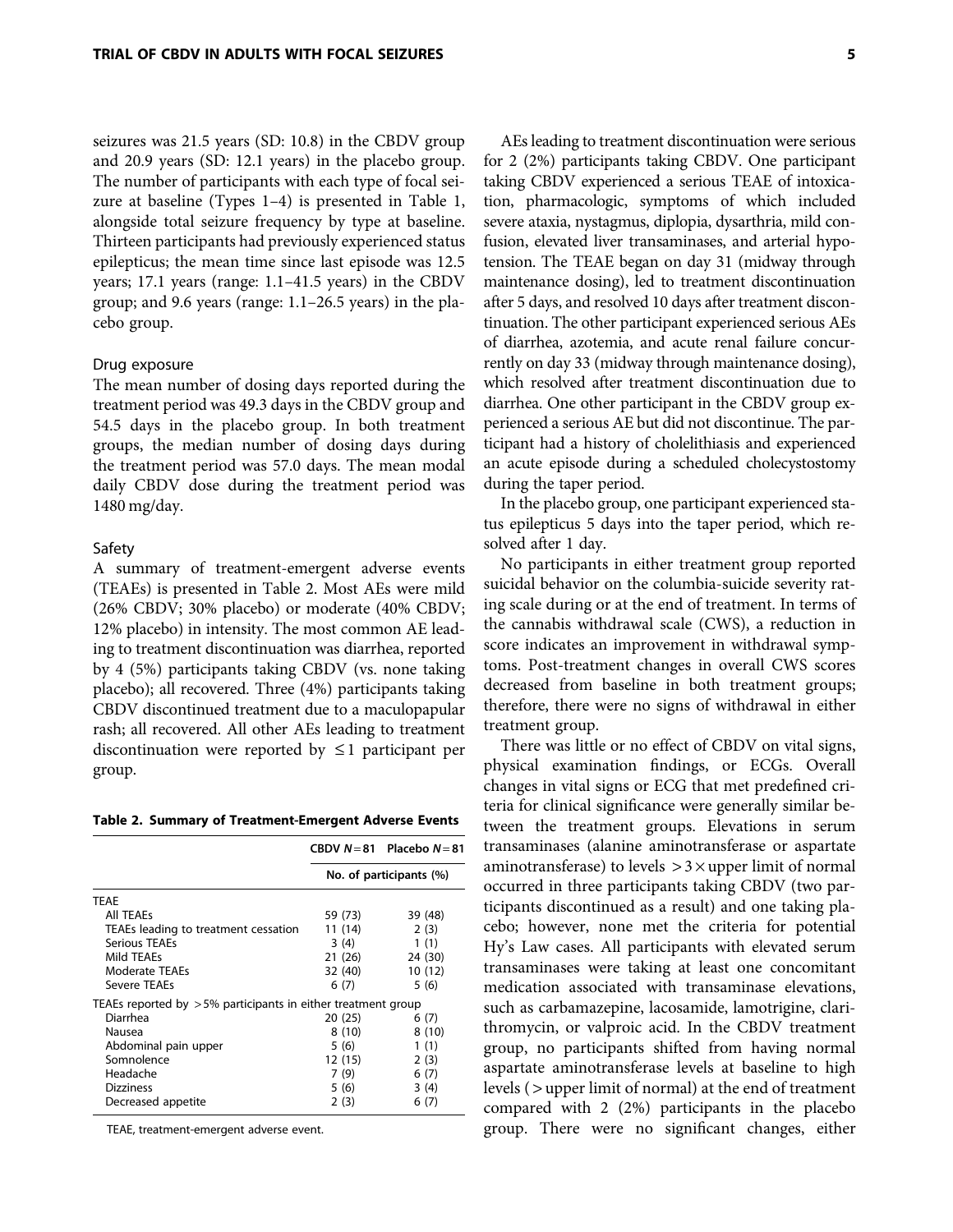between baseline and the end of treatment, or between treatment groups in any of the cognitive assessments: Trail Making Test (Halstead-Reitan), Lafayette Grooved Pegboard, or the Symbol Digit Modalities Test.

## Efficacy

For the primary endpoint, similar reductions in focal seizure frequency were observed in the CBDV (41%) and placebo (38%) groups during the treatment period. The treatment difference was in favor of CBDV but was not statistically significant (Table 3). A summary of effect modifier analyses of the primary efficacy endpoint by subgroup is shown in Figure 2. The treatment ratio was  $\sim$ 1 for all subgroups, and in all cases the 95% confidence interval (CI) values crossed 1; all interaction  $p$ -values were  $> 0.1$ , suggesting no strong interaction between any of the subgroups analyzed.

Reductions in specific seizure types were inconsistent, and no difference between treatments reached statistical significance. Accordingly, no statistical difference was found in the seizure composite score. The proportion of participants with a  $\geq$  25%,  $\geq$  50%,  $\geq$  75%, or 100% reduction in seizure frequency was similar between treatment groups.

Participants in the CBDV group achieved a mean gain of 5 days of total seizure freedom over the treatment period versus 4 days in the placebo group; this difference was not statistically significant (treatment difference:

Table 3. Negative Binomial Regression Analysis of Focal Seizure Counts During Baseline and Treatment Periods (Intention-to-Treat Analysis Set)

|                                                      | CBDV<br>$N = 81$    | Placebo<br>$N = 81$                                               |
|------------------------------------------------------|---------------------|-------------------------------------------------------------------|
| Focal seizure frequency per 28 days                  |                     |                                                                   |
| Baseline period median 18.1 (11.0, 35.0)<br>(Q1, Q3) |                     | 17.0 (10.6, 44.0)                                                 |
| Treatment period median 11.3 (6.0, 22.0)<br>(O1, O3) |                     | 12.3(5.9, 26.0)                                                   |
| Variable                                             |                     |                                                                   |
| Ratio versus baseline<br>(95% CI)                    |                     | 0.59 (0.52 to 0.69) <sup>a</sup> 0.62 (0.54 to 0.72) <sup>a</sup> |
| % Reduction versus<br>baseline (95% CI)              | 40.5 (31.4 to 48.4) | 37.7 (28.2 to 45.9)                                               |
| Treatment ratio [CBDV vs.<br>placebo] (95% CI)       |                     | 0.95 (0.78 to 1.17) <sup>b</sup>                                  |
| % Reduction (95% CI)                                 |                     | 4.6 ( $-16.7$ to 21.9)                                            |
| <i>p</i> -value                                      |                     | 0.648                                                             |

<sup>a</sup>Improvement from baseline.

<sup>b</sup>Result in favor of CBDV.

CI, confidence interval.

0.9; 95% CI:  $-0.5$  to 2.3;  $p=0.195$ ). Rescue medication use was relatively infrequent and remained unchanged.

Physicians reported 56% of participants randomized to CBDV and placebo as having improved from baseline (very much, much, or slightly improved) in their general functional abilities at the end of treatment. The respective proportions of participants who reported any improvement in overall condition from baseline were 61% in the CBDV group and 64% in the placebo group. Similar proportions in each treatment group fell into each of the seven change categories for the PGIC and SGIC. There was no statistical difference between the treatment groups for either the PGIC (odds ratio  $[OR] = 0.96$ ; 95% CI: 0.55-1.69;  $p = 0.895$ ) or SGIC (OR = 1.05; 95% CI: 0.59–1.86;  $p = 0.866$ ).

## **Discussion**

This trial showed that add-on CBDV treatment in participants with focal seizures had an acceptable safety profile, but there was no difference in seizure reductions between the CBDV and placebo treatment groups after 8 weeks of treatment.

An adult population was targeted given the limited human exposure data available for CBDV. Unlike cannabidiol, plants rich in CBDV are rare in nature. A single Phase 1 study in adult healthy volunteers had been carried out before the start of this study. In addition, at the time this study was run, animal juvenile toxicology data were not available. The dose was selected based on the dose range tested in the Phase 1 study, in which a maximum of 800 mg once daily for 5 days was used. In this study, doses of 800 mg b.i.d. were administered to maximize exposure. The dose selected was supported by the animal toxicology data.

We observed a large placebo effect. The magnitude of the placebo effect in human epilepsy trials has been previously documented in meta-analyses, where estimates of the placebo response were reported to be 13% per data pooled from 1887 placebo-treated individuals<sup>7</sup> and ranged from 9% to 17% for 50% responders in a further review of randomized controlled trials.<sup>8</sup> In the current trial, 36% of participants taking CBDV were 50% responders versus 33% in those taking placebo. This is a larger placebo effect than has been previously reported.<sup>7,8</sup> A large heterogeneity in placebo response rates has also been noted between trials,<sup>9</sup> and a correlation within trials between the placebo and drug response has been reported.<sup>10</sup> These findings suggest that the magnitude of the placebo effect may be influenced by the trial design, location, and population.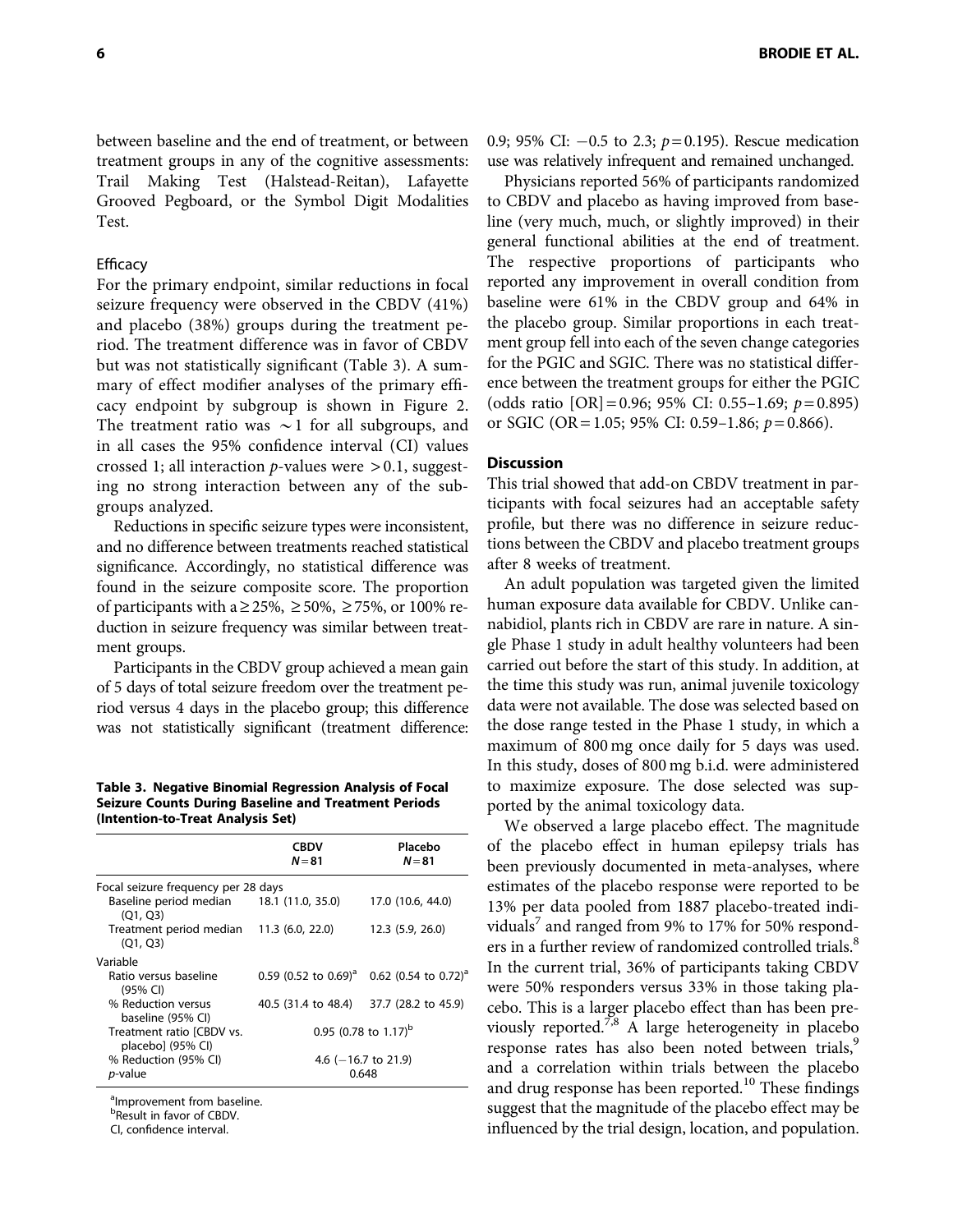| Effect                                  | <b>Interaction</b><br>P-value | <b>Factor Level</b>                               | n<br>(Placebo/CBDV)            | Favors CBDV:<br><b>Favors Placebo</b>                                                                | Ratio (95% CI)                                                               |
|-----------------------------------------|-------------------------------|---------------------------------------------------|--------------------------------|------------------------------------------------------------------------------------------------------|------------------------------------------------------------------------------|
| Age Group                               | 0.115                         | <35 years<br>$\geq$ 35 years                      | 43/40<br>38/41                 |                                                                                                      | 0.82(0.62, 1.08)<br>1.13(0.85, 1.52)                                         |
| Sex                                     | 0.819                         | Male<br>Female                                    | 38/34<br>43/47                 |                                                                                                      | 0.98(0.72, 1.33)<br>1.94(0.71, 1.23)                                         |
| <b>Baseline Focal Seizure Frequency</b> | 0.416                         | $\leq$ 13<br>$>13$ and $\leq 32$<br>$>32$         | 28/27<br>27/29<br>26/25        |                                                                                                      | 1.11(0.75, 1.64)<br>0.93(0.66, 1.30)<br>0.91(0.66, 1.25)                     |
| Weight Adjusted Dose Group              | 0.830                         | <20 mg/kg/day<br>20-25 mg/kg/day<br>>25 mg/kg/day | 28/26<br>29/22<br>24/33        |                                                                                                      | 0.98(0.69, 1.41)<br>0.98(0.68, 1.40)<br>0.90(0.64, 1.27)                     |
| Number of Previous ASMs                 | 0.421                         | $\leq$<br>$>3$ and $\leq 6$<br>$>6$               | 29/29<br>33/35<br>19/17        |                                                                                                      | 1.05(0.74, 1.49)<br>1.00(0.74, 1.37)<br>0.77(0.51, 1.16)                     |
| Number of Concomitant ASMs              | 0.717                         | 1<br>$\,2$<br>$\overline{3}$                      | 5/10<br>29/27<br>47/44         |                                                                                                      | 1.07(0.54, 2.11)<br>0.91(0.64, 1.29)<br>0.97(0.75, 1.26)                     |
| <b>Concomitant ASM Group</b>            | 0.551                         | Group 1<br>Group 2<br>Group 3<br>Group 4          | 25/17<br>23/22<br>29/35<br>4/7 |                                                                                                      | 1.05(0.70, 1.57)<br>1.75(0.51, 1.11)<br>1.10(0.79, 1.53)<br>0.88(0.40, 1.92) |
|                                         |                               |                                                   |                                | $\overline{1}$<br>ᆩ<br>$\overline{c}$<br>3<br>$\overline{4}$<br>$\theta$<br>Treatment Ratio (95% CI) |                                                                              |

FIG. 2. Effect modifier analysis of primary efficacy: negative binomial regression effect modifier analysis of focal seizure count during baseline (per 28 days) and treatment (ITT analysis set). Concomitant ASM groups are as follows: Group 1: participants on inducer ASMs (and not on inhibitor ASMs); Group 2: participants on inhibitor ASMs (and not on inducer ASMs); Group 3: participants on ASMs that are neither inducer nor inhibitors; Group 4: patients on inducer and inhibitor ASMs. ASMs, antiseizure medications; CI, confidence interval; N/A, not applicable.

Causes of high placebo response rates in epilepsy trials have been proposed as classical conditioning, the Hawthorne effect, high expectations of the trial drug, regression to the mean, and natural fluctuations of the disease.10,11 In the current trial, baseline seizure frequency was comparable between groups, and effect modifier analyses indicated that there was little interaction between groups in relation to baseline seizure frequency. This suggests that regression to the mean is unlikely to be the main contributor for the observed effects.

In terms of trial design, a factor that may have contributed to the overall response is the relatively short evaluation period. The baseline data consisted of 4 weeks, and the treatment period was 8 weeks. This was a proof-of-concept trial, and the aim was to determine efficacy while minimizing the period of exposure. In a retrospective analysis of pregabalin data, it has been suggested that a 4-week baseline and 3-week treat-

ment could be enough to determine efficacy for a highly efficacious drug.<sup>12</sup> Given the unknown efficacy of CBDV and the slow dose escalation adopted, CBDV was generally well tolerated, with low incidence rates of serious TEAEs.

This study has some important limitations. Many factors can potentially affect the results of clinical studies in people with epilepsy, including heterogeneity of the data across geographic regions or study centers, and baseline characteristics of the participants. Unfortunately, the number of participants included in this trial was too small to conclusively evaluate these factors.

## Conclusions

CBDV was generally well tolerated, but efficacy of CBDV in the treatment of focal seizures was not demonstrated. A high placebo response was observed.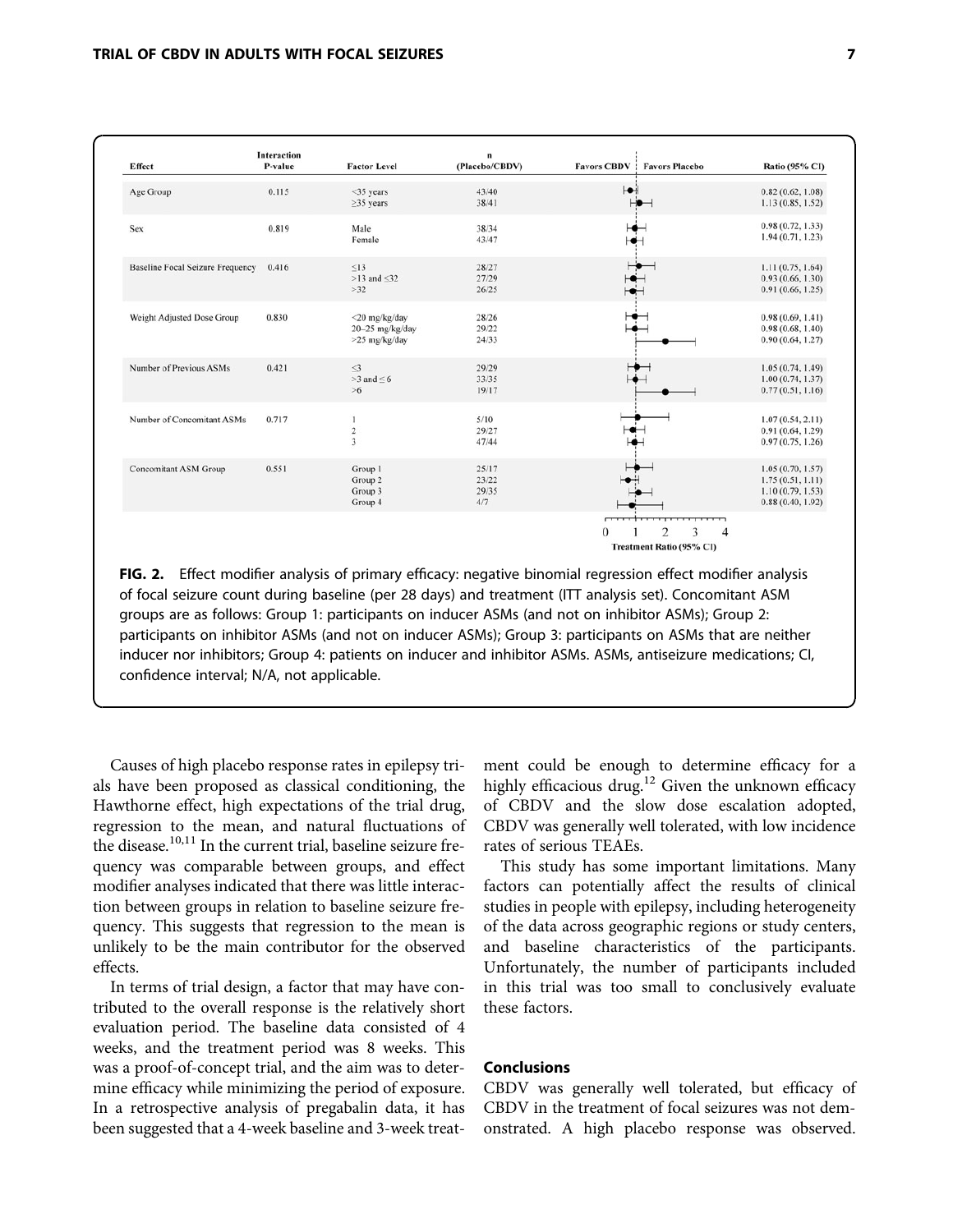Further studies of ASMs should consider trials designed to control for the large placebo effect often observed in this population. The neuromodulatory potential of CBDV is still under investigation.

## Acknowledgments

We are indebted to the individuals who took part in the trial, as well as to the staff at the clinical research sites. We thank Dr. Lesley Taylor of Alchemy Medical Writing Ltd for medical writing and editorial support, funded by Greenwich Biosciences, Inc. The study group investigators made significant contributions to the planning and/or execution of the study. Study group members (including authors) confirming approval to list their name are provided below in alphabetical order:

Czech Republic: Tomas Nezadal (INEP medical s.r.o., Křižíkova 264/22, 186 00 Praha 8); Jana Slonkova ( JS-GYNAM s.r.o., Studentska´ 1155/14, 736 01 Havířov). Hungary: Anna Altman (Servus Salvus K ft., Szilagyi Erzsebet fasor 17-21. fel.3., Budapest); Kálmán Füle (Bács-Kiskun Megyei Kórház, SZTE AOK Oktató Kórháza, H-6000 Kecskemét, Nyíri út 38); Agnes Horváth (Markusovszky Egyetemi, EEG Diagnosztikai es Epilepszia Centrum, Markusovszkky L. u. 5. Szombathely); Anna Kelemen (Országos Klinikai Idegtudományi Intézet, H-1145 Budapest, Amerikai út 57); Sámuel Komoly (Pécsi Tudományegyetem, Klinikai Központ Neurológiai Klinika, Ret u. 2., Pecs). Poland: Marta Banach (Specjalistyczny Gabinet Neurologiczny Marta Banach, Plac Lasoty 4, 30–534 Kraków); Iwona Kurkowska-Jastrzebska (Institute of Psychiatry and Neurology, Second Department of Neurology, ul. Sobieskiego 9, Warszawa); Paweł Lisewski (Vitamed Gałaj I Cichomski Spółka Jawna, Ul. Kościuszki 35, Bydgoszcz; Jolanta Zagórska (Centrum Kliniczno-Badawcze J. Brzezicki, B., Gornikiewicz Brzezicka Lekarze Spolka Partnerska, ul. Studzienna 35–36A, Elblag). Spain: Merce Falip (Hospital de Bellvitge, Neurology Department, Barcelona); Rodrigo Rocamora (Hospital del Mar, Neurology Department, Barcelona). United Kingdom: Manny Bagary (Regional Epilepsy Clinic, BSMHFT, Birmingham); Carlo Canepa ( James Paget University Hospitals NHS Foundation Trust, Great Yarmouth, Norfolk).

## Author Disclosure Statement

M.N., F.S., and A.S. are employed by GW Research Ltd and hold share options in GW Research Ltd. L.P. has received consultation fees from GL Pharma, Mylan, Sandoz, and Vipharm. He has also received educational grants and support from Vipharm, GP Pharma, and Mylan. He has accepted honoraria and guest lecture fees for symposia and other events sponsored by Astellas, Lundbeck, Teva, Eisai, and GL Pharma. He has served as principal investigator for > 50 sponsorinitiated studies, and has been a national coordinator and key opinion leader for Astellas. He has served as an expert witness and consultant for lawsuits, providing deposition and testimony, including analysis of medical documents. J.W.S. received research grants from UCB and personal fees from UCB and Zogenix outside the submitted work. P.C. has served mainly as principal investigator in 66 industry-sponsored clinical trials in epilepsy and migraine. In seven trials, he was country coordinator. He has co-organized 26 annual conferences, named Psychosocial Aspects of Epilepsy sponsored by Pfizer, Glaxo, and Sanofi in the past and UCB Pharma, Teva, Apotex, Mylan, Glenmark, Accord, and Novartis currently. He has accepted speaking fees for lectures and webinars sponsored by UCB Pharma.

#### Funding Information

The trial was sponsored by GW Research Ltd.

#### Supplementary Material

Supplementary Data

#### References

- 1. Hillig KW, Mahlberg PG. A chemotaxonomic analysis of cannabinoid variation in Cannabis (Cannabaceae). Am J Bot. 2004;91:966–975.
- 2. Hill TD, Cascio MG, Romano B, et al. Cannabidivarin-rich cannabis extracts are anticonvulsant in mouse and rat via a CB1 receptor-independent mechanism. Br J Pharmacol. 2013;170:679–692.
- 3. Iannotti FA, Hill CL, Leo A, et al. Nonpsychotropic plant cannabinoids, cannabidivarin (CBDV) and cannabidiol (CBD), activate and desensitize transient receptor potential vanilloid 1 (TRPV1) channels in vitro: potential for the treatment of neuronal hyperexcitability. ACS Chem Neurosci. 2014;5:1131–1141.
- 4. Huizenga MN, Sepulveda-Rodriguez A, Forcelli PA. Preclinical safety and efficacy of cannabidivarin for early life seizures. Neuropharmacology. 2019;148:189–198.
- 5. Posner K, Brent D, Lucas C, et al. Columbia-Suicide Severity Rating Scale (C-SSRS). New York State Psychiatric Institute: New York, NY, 2008.
- 6. Allsop DJ, Norberg MM, Copeland J, et al. The Cannabis Withdrawal Scale development: patterns and predictors of cannabis withdrawal and distress. Drug Alcohol Depend. 2011;119:123–129.
- 7. Guekht AB, Korczyn AD, Bondareva IB, et al. Placebo responses in randomized trials of antiepileptic drugs. Epilepsy Behav. 2010;17:64–69.
- 8. Burneo JG, Montori VM, Faught E. Magnitude of the placebo effect in randomized trials of antiepileptic agents. Epilepsy Behav. 2002;3:532– 534.
- 9. Cramer JA, Fisher R, Ben-Menachem E, et al. New antiepileptic drugs: comparison of key clinical trials. Epilepsia. 1999;40:590–600.
- 10. Zaccara G, Giovannelli F, Cincotta M, et al. Adverse events of placebotreated, drug-resistant, focal epileptic patients in randomized controlled trials: a systematic review. J Neurol. 2015;262:501–515.